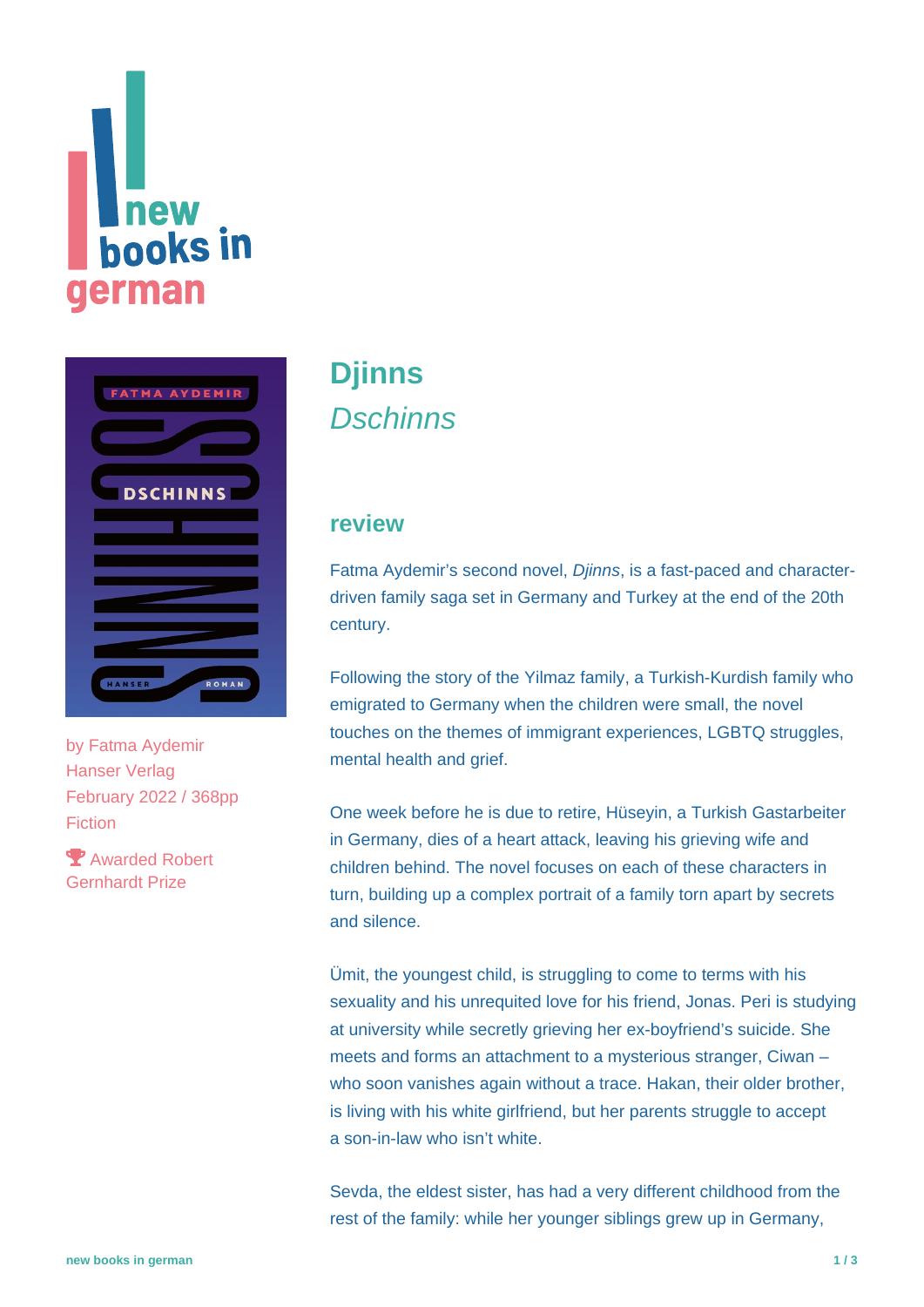Sevda was left behind with her grandparents in Turkey, where she was denied any access to education. When she joined the rest of the family, she was promptly married off, aged just eighteen. She has since left her neglectful husband and runs her own business, but she has not forgiven her parents for turning her away when she first attempted to leave him.

In Istanbul, Sevda and her mother Emine have their first conversation in five years, a tense exchange full of frustrated tenderness. Emine confesses that she had a child before Sevda, whom she gave away to relatives who could not have children. Hüseyin had recently reconnected with the child – who had come out as a transgender man – but sent him away. The child was Ciwan, who then died in a car accident shortly before Hüseyin's death.

The novel opens with the perspective of Hüseyin and ends with that of Emine. While the children's sections are written in the third person, Hüseyin and Emine's sections are told in the second person, and it's left to the reader to decide whether the parents are being challenged by their children about their actions.

With its interweaving of perspectives and frequent use of flashbacks, this is an engaging novel which promises to appeal to fans of Zadie Smith's White Teethand Bernadine Evaristo's Girl, Woman, Other.

[https://www.hanser-literaturverlage.de/buch/dschinns/978-3-446-2691](https://www.hanser-literaturverlage.de/buch/dschinns/978-3-446-26914-9/) [4-9/](https://www.hanser-literaturverlage.de/buch/dschinns/978-3-446-26914-9/)

**Rights sold:** Denmark (Politikens), Netherlands (Signatuur)

Listen to translator Jon Cho-Polizzi reading a sample translation from Fatma Aydemir's Djinns. This video is available as part of the [New](https://www.youtube.com/playlist?list=PLb79xn1QTw3y-uP2es2qBbOQQbhOkcbEx) [Books in German playlist](https://www.youtube.com/playlist?list=PLb79xn1QTw3y-uP2es2qBbOQQbhOkcbEx) on the [Translators Aloud](https://www.youtube.com/c/TranslatorsAloud) YouTube channel.